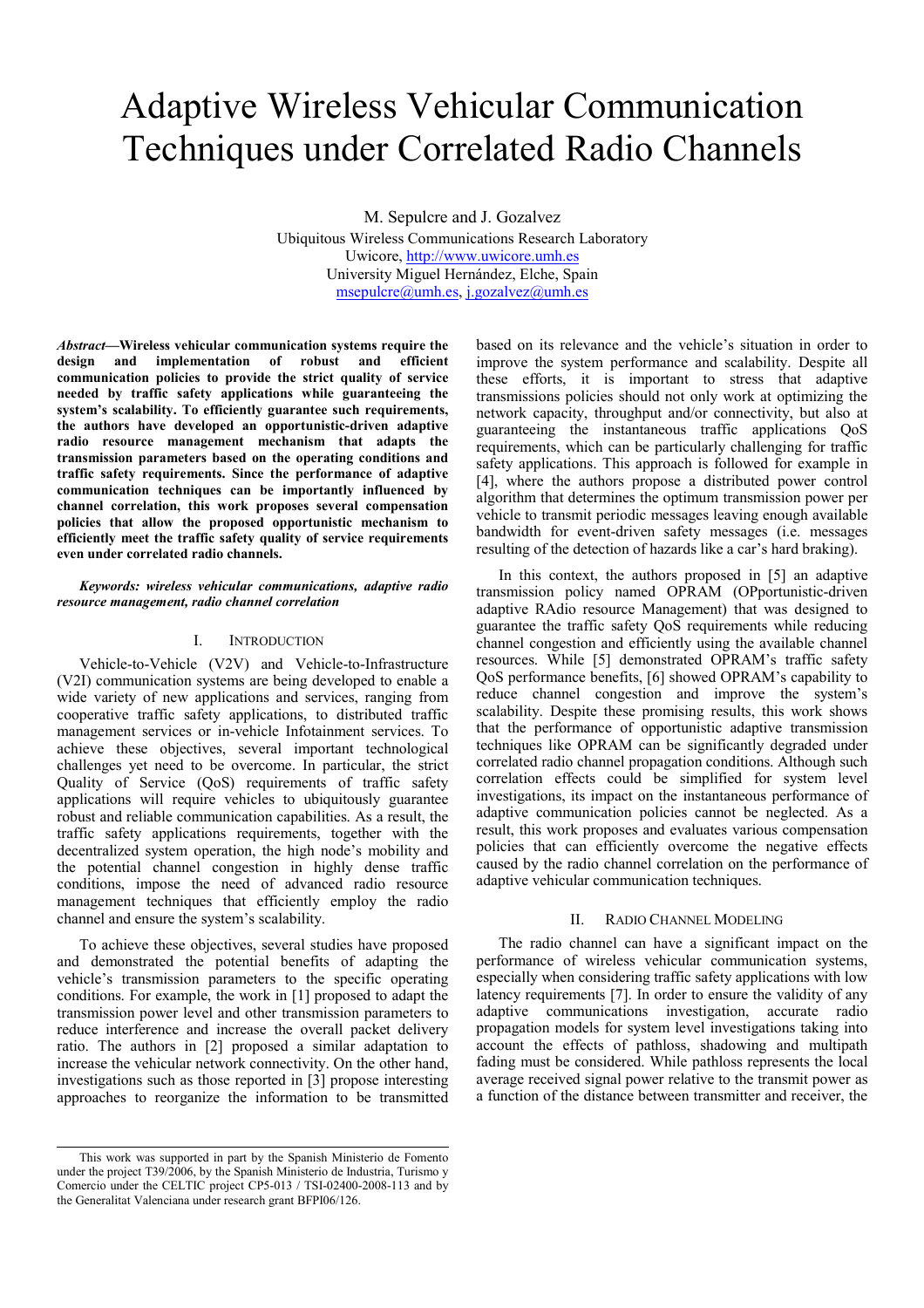shadowing models the effect of surrounding obstacles on the mean signal attenuation and the multipath fading effect results from the reception of multiple replicas of the transmitted signal at the receiver.

In this work, a detailed urban micro-cell propagation model developed in the WINNER project [8] has been considered to accurately model the radio propagation effects at the 5GHz band. Despite not considering V2V communication scenarios, the operating conditions of the WINNER urban micro-cell model are, to the authors' knowledge, those that currently best fit the V2V communications scenario given the unavailability of a complete V2V communication propagation model for system level investigations. The WINNER model also differentiates between LOS (Line-of-Sight) and NLOS (Non-Line-of-Sight) propagation conditions. For LOS conditions, the WINNER pathloss is expressed as follows:

$$
PL_{LOS}(d[m]) = \begin{cases} 22.7 \log_{10}(d[m]) + 41 + 20 \log_{10}(f[GHz]/5) & (1) \\ \quad \text{if} \quad d < R_{bp} \\ 40 \log_{10}(d[m]) + 41 - 17.3 \log_{10}(R_{bp}) + 20 \log_{10}(f[GHz]/5) \\ \quad \text{if} \quad d \ge R_{bp} \end{cases}
$$

where

$$
R_{bp} = 4 \frac{(h_A - 1)(h_B - 1)}{\lambda}
$$
 (2)

d is the distance between transmitter and receiver,  $h_A$  and  $h_B$  are their respective antenna heights and  $f$  is the carrier frequency. For NLOS conditions, the pathloss can be expressed as:

$$
PL_{NLOS}(d_A[m], d_B[m]) = PL_{LOS}(d_A[m]) + 20 - 12.5n_j + 10n_j \log_{10}(d_B[m])
$$
 (3)

where

$$
n_j = \max(2.8 - 0.0024d_A[m], 1.84)
$$
 (4)

and  $d_A$  and  $d_B$  are the transmitter and receiver distances to the closest intersection. The shadowing effect is modeled with a log-normal random distribution with standard deviation equal to 3dB and 4dB for LOS and NLOS conditions respectively in urban micro-cell scenarios [8]. To account for the shadowing spatial correlation, the Gudmundson model considering an exponential autocorrelation function [9] is employed in this work. This model describes the correlation of the shadowing process at a distance d as:

$$
R_{yy}(d) = \sigma_s^2 \cdot \exp\left(-\frac{|d|}{d_0}\right) \tag{5}
$$

where  $\sigma_s$  is the shadowing standard deviation and  $d_0$  equals  $D/\ln(2)$ , with D being the distance at which the normalised correlation is 0.5.

Finally, the multipath fading effect has been modeled as a Ricean distribution for LOS and as a Rayleigh one for NLOS conditions [8]. In addition to propagation loses, this work models the probabilistic nature resulting from radio transmission effects through the inclusion of the PER (Packet Error Rate) performance as a function of the Signal to Interference and Noise Ratio (SINR) [10].

# III. OPRAM ADAPTIVE TRANSMISSION POLICY

To support traffic safety applications requirements while efficiently using the radio resources, the authors proposed OPRAM [5]. The OPRAM technique adapts the vehicles transmission parameters based on its position and proximity to a potential dangerous traffic area. In particular, for traffic safety applications, the OPRAM mechanism adapts the transmission power and packet rate only in a small region, named AR (Algorithm Region), before the critical distance (CD). This critical distance is the minimum distance to a potential collision area at which a warning message needs to be received in order to provide the driver with sufficient time to stop and avoid the accident. The distance CD depends on the vehicle's speed  $(v)$ , the driver's reaction time  $(RT)$  and the vehicle's emergency deceleration  $(a_{max})$  which is here based on a uniform deceleration model.

A target scenario for OPRAM's application is intersections (see Figure 1). By modifying the communications parameters in AR, OPRAM aims to guarantee the successful reception from a potentially colliding vehicle of at least one broadcast safety message before reaching CD. As illustrated in Figure 1, OPRAM transmits  $N_T$  broadcast safety messages in AR with an increased transmission power level. The transmission power in AR is equal to that needed to ensure that all  $N_T$  messages are correctly received with an equal average probability  $p_e$ . As shown in Figure 1, guaranteeing the same packet reception probability  $p_e$  for the  $N_T$  broadcast safety messages requires their transmission at different power levels. Outside AR, OPRAM maintains a constant 0.25W transmission power level and a constant packet transmission rate of 10 packets/s. These communication conditions are sufficient to guarantee a vehicle's connectivity with the vehicles located along the same street in a 150m range under Line of Sight (LOS) propagation conditions, as established by the WAVE guidelines for cooperative collision warning applications [11]. By employing low transmission powers outside AR, OPRAM reduces interferences levels and results in a more efficient use of the communications channel.



Figure 1. OPRAM configuration for traffic safety.

The probability that a single packet is successfully received in AR,  $p_e$ , has been selected to ensure that at least one of the  $N_T$ transmitted messages in AR is successfully received by the vehicle approaching the intersection, and that represents a potential collision risk, in 99% of the cases; this is equivalent to define a probability of not receiving a warning alert before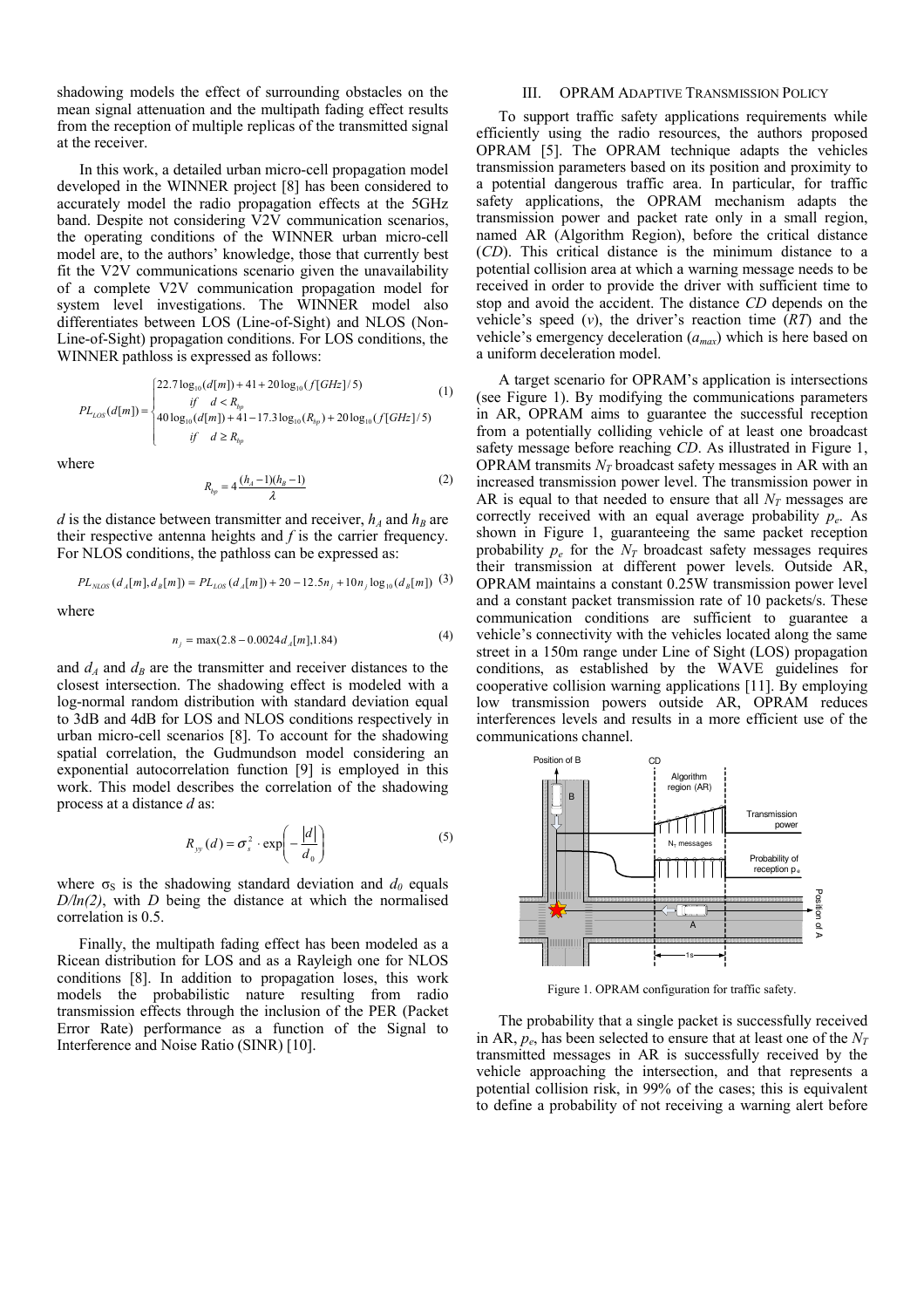CD equal to  $p_n=0.01$ . The OPRAM proposal considers the probability  $p_e$  to be constant in AR, and independent for each one of the  $N_T$  transmitted messages. In this case, the probability that no broadcast message is received from the potentially colliding vehicle before CD is:

$$
p_n = (1 - p_e)^{N_T} \tag{6}
$$

Having defined  $p_n$  and  $N_T$ ,  $p_e$  can be obtained through equation (6). Once  $p_e$  has been calculated, Figure 2 is used to obtain the required average received power level Pr to successfully receive each transmitted packet within AR with the probability  $p_e$ . Figure 2 has been obtained by separately evaluating a wide range of average received power levels, Pr. For each of these average Pr values, a large set of instantaneously received power level samples is generated by adding to the average  $Pr$  value the shadowing and multipath fading contributions following their respective distributions. By computing SINR and using the corresponding PER curve, it can be decided whether each sample is correctly received or not. The probability of successfully receiving a packet  $p_e$  given an average received power level Pr is then estimated as the ratio of correctly received samples to the total number of samples generated. It is interesting to note that the same relationship between the average probability  $p_e$  and the average received power is obtained with and without considering the shadowing correlation effect in the random samples generation, given that Figure 2 represents average values. Once the mean *Pr* value necessary to guarantee the target  $p_e$  has been determined, the needed transmission power can be obtained considering the distance between transmitter and receiver and the pathloss expressions previously provided.



Figure 2. Average probability  $p_e$  as a function of Pr.

#### IV. OPRAM TRAFFIC SAFETY PERFORMANCE

This work is based on the set of standards that are being developed to adapt the IEEE 802.11 operation to the vehicular environment: the IEEE 802.11p or WAVE standard (Wireless Access in Vehicular Environments) [12], and the IEEE 1609 series of standards [13]. In the US, WAVE is based on seven ten-megahertz channels consisting of one control channel and six service channels in the 5.9GHz band. The service channels are used for public safety and private services, while the control channel is used as the reference channel to initially detect surrounding vehicles and establish all communication links. As a consequence, the control channel is used to periodically broadcast announcements of available application services, warning messages and safety status messages. In Europe, only recently 30MHz have been reserved for cooperative vehicular systems with the channel structure yet to be defined. WAVE makes use of the CSMA/CA medium access mechanism to grant the vehicles access to the channel. The ad-hoc mode is the only operational mode allowed in the WAVE control channel, which requires distributed radio channel management policies. It is important to note that the control channel's reference status to initiate any V2V and V2I communications or to detect the presence of a nearby vehicle could result in a high channel load in scenarios with a large number of nearby vehicles and broadcasted services. Such potential channel congestion, together with the strict traffic safety needs, requires the definition of advanced radio resource and channel management policies like OPRAM that efficiently use the WAVE control channel while guaranteeing the applications QoS and the system's scalability.

To evaluate the OPRAM traffic safety performance and efficiency, the Network Simulator ns2 has been employed emulating the critical intersection scenario illustrated in Figure 1. This scenario represents two vehicles moving towards an intersection with a risk of collision. To detect each other's presence, the vehicles periodically broadcast safety messages on the WAVE control channel at 6Mbps, corresponding to the WAVE <sup>1/2</sup> QPSK transmission mode. The vehicular speed has been set to  $v=70$ km/h and the driver's reaction time to  $RT=1.5$ s, which results in  $CD=52.8m$  and  $CD+AR=72.2m$ . Using the OPRAM transmission power configuration based on the methodology previously described, Figure 3 depicts the resulting distribution of the number of broadcast safety alerts correctly received from the potentially colliding vehicle before CD when the shadowing correlation is not modeled. The results shown in Figure 3 demonstrate that in this case OPRAM is capable to guarantee that 99% of the vehicles receive at least one broadcast safety message alerting of a potential road danger before reaching CD. Moreover, OPRAM satisfies the target traffic safety probability  $p_n$  for varying values of  $N_T$ ; following equation (6), an increasing value of  $N_T$  results in a lower probability of reception  $p_e$  and in significantly lower transmission power levels in AR.

Given that the OPRAM transmission mechanism considers the probability of reception of the  $N_T$  packets transmitted in AR to be independent of each other when estimating the required transmission power levels, the radio channel correlation effect could significantly degrade OPRAM's traffic safety performance. While Figure 3 was obtained considering a correlation-free radio channel, Figure 4 presents the OPRAM traffic safety performance results when the shadowing spatial correlation effect is considered following the Gudmundson model. Radio channel correlation creates longer fading zones and burst errors and it increases the percentage of vehicles that are not capable to receive at least one broadcast safety alert before CD. As it can be observed in Figure 4, the higher probability of not receiving a safety alert before CD due to the radio channel correlation effect is obtained for the higher  $N_T$ values. In fact, the OPRAM configurations with higher  $N_T$ values are those that required lower transmission power levels during AR. As a result, their performance exhibits a higher degradation when the shadowing correlation effect is modeled.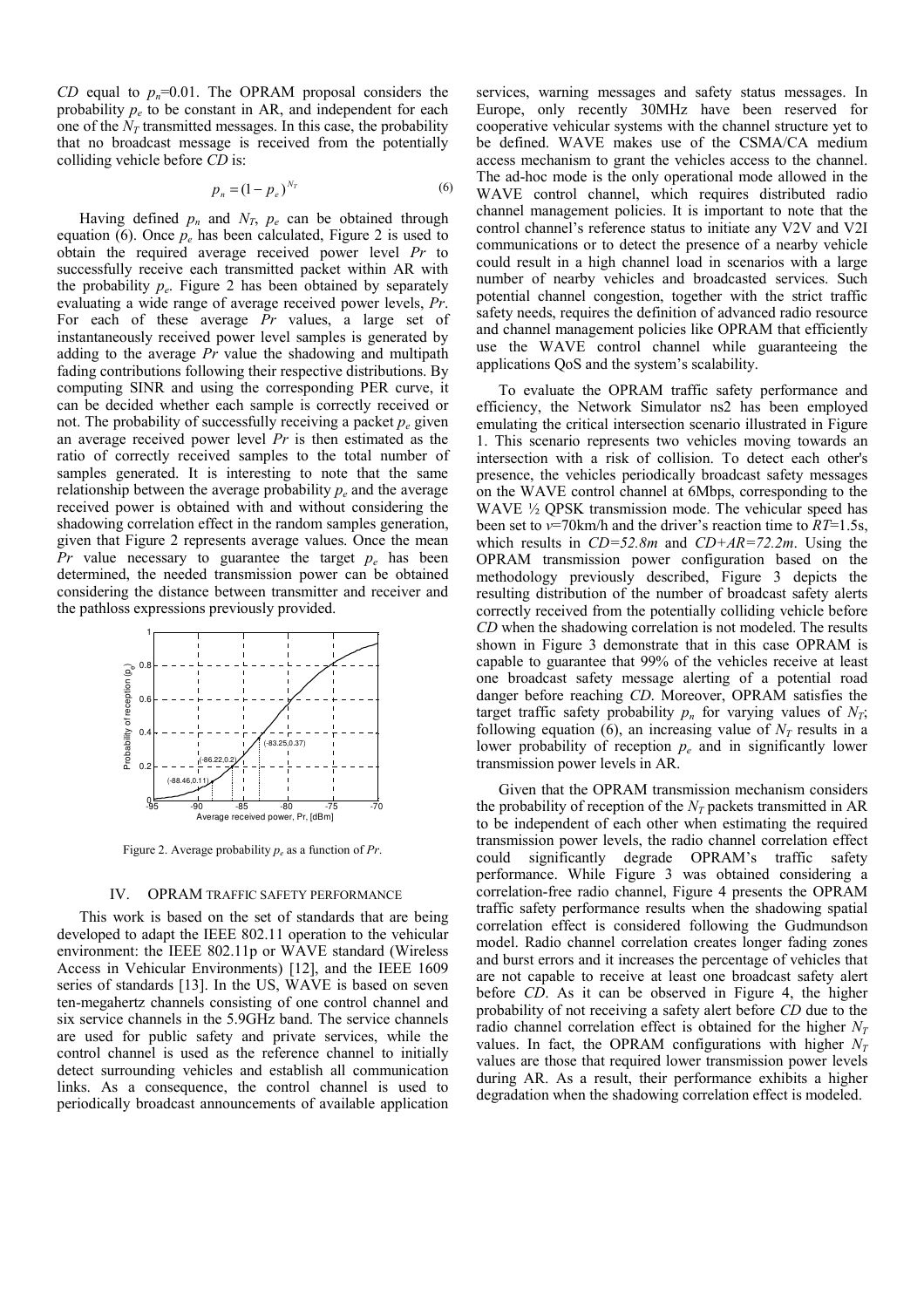

Figure 3. Percentage of vehicles that receive a given number of packets before CD without considering radio channel correlation.



Figure 4. Percentage of vehicles that receive a given number of packets before CD considering radio channel correlation.

# V. OPRAM COMPENSATION POLICIES TO OVERCOME RADIO CHANNEL CORRELATION EFFECTS

As previously explained, the OPRAM configuration methodology is based on the estimation of the transmission power level required to obtain the average probability of reception  $p_e$  in each of the  $N_T$  packets and guarantee the target traffic safety probability  $p_n$ . While this methodology was valid for correlation free propagation conditions, ensuring a given average value for the  $p_e$  probability is not enough to satisfy the instantaneous traffic safety QoS requirements under correlated radio channels. In this context, this work proposes channel correlation compensation methodologies based on incrementing transmission power levels to ensure that only a given percentage of packets are received with probability lower than the target  $p_e$  when the channel is correlated. Figure 5 shows the curve of the average probability  $p_e$  as a function of the average received power, together with different probability percentile curves (each percentile curve corresponds to the probability that x% of the transmitted packets are correctly received with a probability lower than  $p_e$ ).

Having obtained  $p_e$  with the original OPRAM methodology (equation (6)), using Figure 5 the reception power needed to guarantee that only the x% of packets are received with probability lower than the target  $p_e$  can be obtained. As an example, the white marks in Figure 5 illustrate the average reception power levels needed to guarantee that only 40% of packets are correctly received with a probability lower than the target  $p_e$  values obtained for various  $N_T$  values (i.e. that 60% of packets are correctly received with probability higher than  $p_e$ ).

In order to ensure that the probability of correctly receiving packets below  $p_e$  is as low as possible, higher received and transmitted power levels are required. Figure 6.a shows the OPRAM transmission powers obtained following equation (6) if OPRAM was configured so that only x% of packets are received with probability lower than the target  $p_e$  instead of just trying to guarantee the initial average target probability  $p_e$  as in section IV. This approach is considered to combat the channel correlation effects on OPRAM's performance depicted in Figure 4.

Another possibility to combat channel correlation effects depicted in Figure 6.b for different percentiles is to transmit with fixed transmission power levels in AR instead of a constant  $p_e$  probability. In this case, the transmission power in AR is maintained constant and equal to the transmission power level calculated for the farthest distance in AR using the OPRAM original methodology. Contrary to the initial OPRAM proposal, the transmission power is not decreased as the vehicles approach the intersection and their relative distance decrease. Maintaining the transmission power constant in AR will then increase the probability of correctly receiving broadcast safety messages as the two vehicles approach the intersection.



Figure 5. Average probability  $p_e$  and corresponding percentiles as a function of Pr.



Figure 6. OPRAM channel correlation compensation techniques for different percentiles and  $N_T$ =10. (a) Original Pt. (b) Fixed Pt.

Using the OPRAM compensation techniques depicted in Figure 6, Figure 7 shows the percentage of vehicles that did not receive any broadcast safety message before CD for varying percentiles and the  $N_T$  values analyzed. First of all, it is important to note that the two proposed compensation